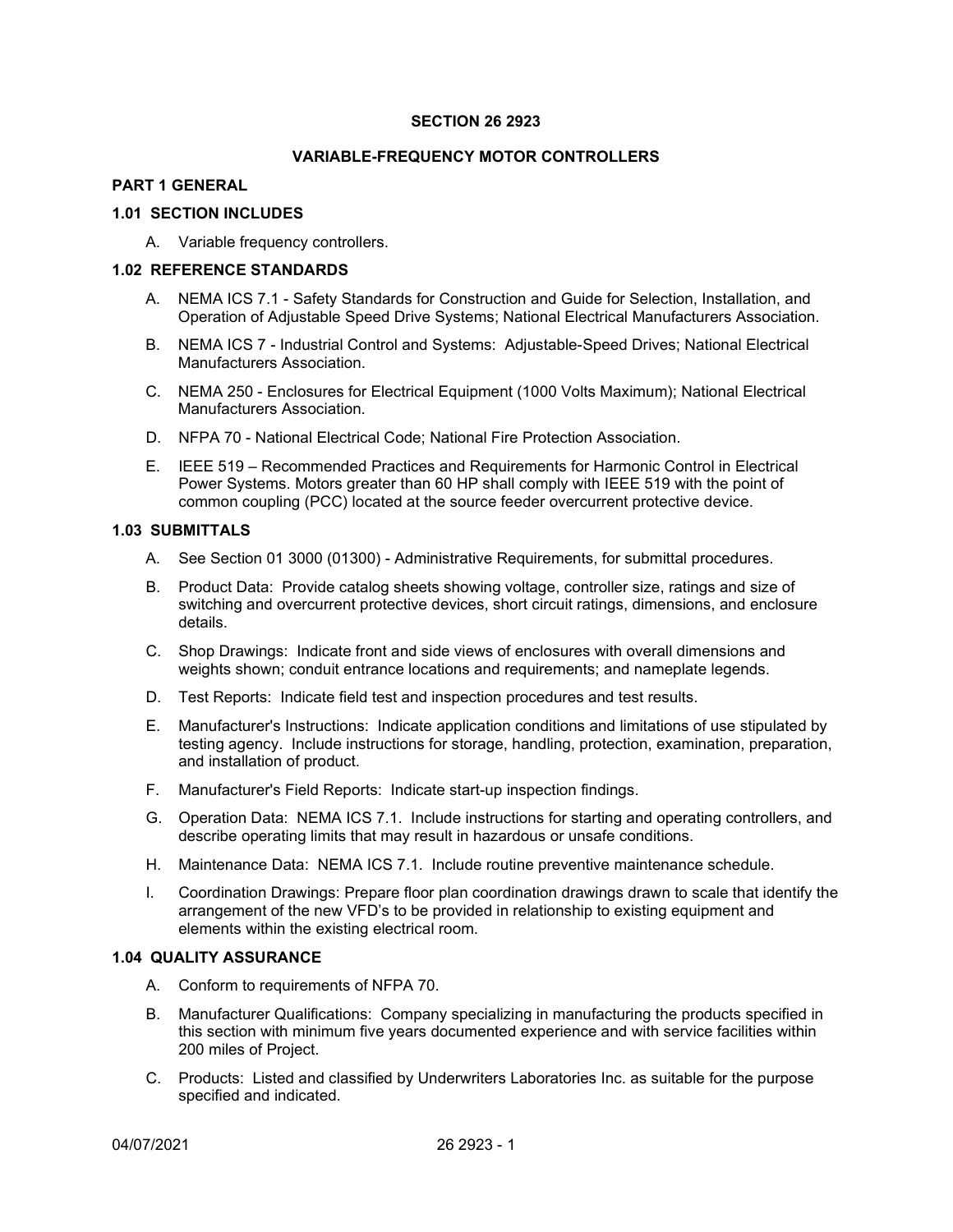## **1.05 DELIVERY, STORAGE, AND HANDLING**

- A. Store in a clean, dry space. Maintain factory wrapping or provide an additional heavy canvas or heavy plastic cover to protect units from dirt, water, construction debris, and traffic.
- B. Handle in accordance with manufacturer's written instructions. Lift only with lugs provided for the purpose. Handle carefully to avoid damage to components, enclosure, and finish.

## **PART 2 PRODUCTS**

### **2.01 MANUFACTURERS**

- A. Toshiba; Model Q9 Plus: [www.toshiba.com](http://www.toshiba.com/)
- B. ABB; Model ACH580: [www.abb.com](http://www.abb.com/)
- C. Yaskawa; Model HV600 [www.yaskawa.com](http://www.yaskawa.com/)
- D. For UMSL, include Danfoss.

### **2.02 DESCRIPTION**

- A. Variable Frequency Controllers: Enclosed controllers suitable for operating the indicated loads, in conformance with requirements of NEMA ICS 7. Select unspecified features and options in accordance with NEMA ICS 3.1.
	- 1. Employ microprocessor-based inverter logic isolated from power circuits.
	- 2. Employ pulse-width-modulated inverter system.
	- 3. Include a DC link reactor for reduction of harmonic distortion.
	- 4. The controller, and all associated components, shall be supplied by a single vendor.
	- 5. The controller will be operating a variable volume fan motor, or water pump motor for HVAC application.
	- 6. System voltage shall be indicated on front of ASD, using minimum of 1-inch high letters.
- B. Enclosures: NEMA 250, Type 1, suitable for equipment application in places regularly open to the public. No disconnects in VFD cabinet. Disconnect must be in separate enclosure.

### **2.03 OPERATING REQUIREMENTS**

- A. Rated Input Voltage for motors rated below 40 HP: 200 volts, three phase, 60 Hertz, with a voltage tolerance of +/- 10% and a frequency tolerance of +/- 2 Hz.
- B. Rated Output: Output frequency shall vary between 0.1 Hz and 400 Hz. Frequency resolution shall be 0.01 Hz digital and 0.03 Hz analog with an accuracy of +/-0.2% of maximum frequency at 25 degrees Celsius. Maximum voltage frequency shall be adjustable from 25 Hz to 400 Hz. Voltage boost shall be adjustable from 0% to 30% with starting frequency adjustable from 0 Hz to 10 Hz. The output current shall be 100% continuous and 110% for 60 seconds, based on NEC table 430-150 (Full-Load Current, Three-Phase Alternating Current Motors) for 200 volts or 460 volts.
- C. The controller shall contain three critical frequency jump points with individual bandwidth. Upper and lower frequency limits shall be capable of being varied.
- D. The PWM carrier frequency shall be adjustable from 5000 Hz to 15000 Hz.
- E. The drive shall contain two separate acceleration/deceleration times (0.1 to 6000 seconds) with a choice of linear, S, or C curves. The drive shall have a standard dynamic electric braking for motors rated 30 HP or below. The drive shall restart into a rotating motor by sensing the coasting motor speed and matching that frequency. The drive shall have adjustable soft stall (10%-150%) and adjustable electronic overload protection (10%-100%).
- F. The drive shall have external fault input, be capable of re-setting faults remotely and locally.
- G. Input Signal:
	- 1. 0 to 10 v DC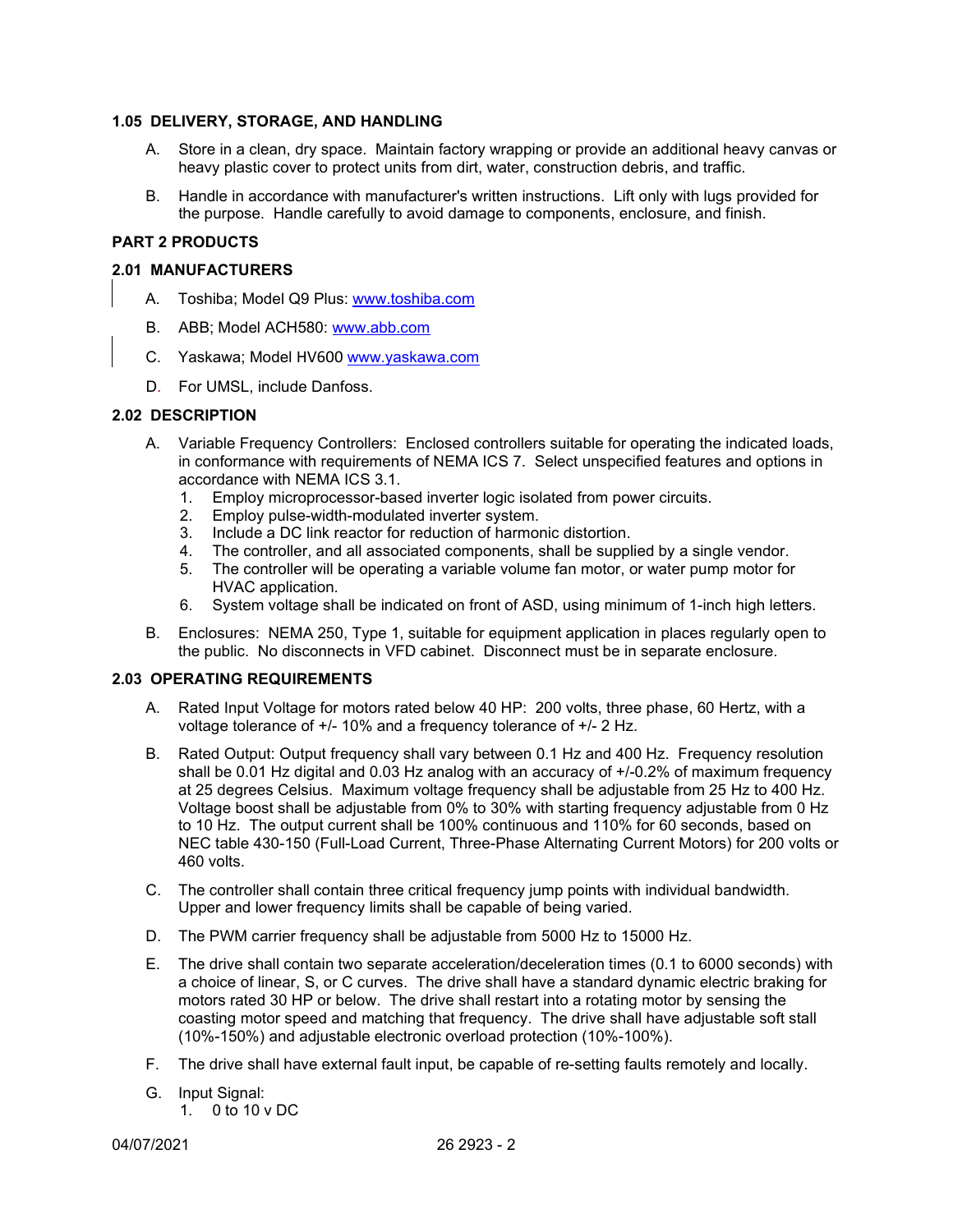- 2.  $0$  to 5 v DC.
- 3. 4 to 20 mA DC
- H. Manual bypass is not required on VFD unless indicated on bid documents.

# **2.04 COMPONENTS**

A. Display: Provide integral digital display to indicate output voltage, output frequency, and output current, output power (kw), and motor RPM.

### 2.05 HARMONICS

- A. Reference IEEE 519-2014 Total Demand Distortion (TDD) limit at the PCC (point of common coupling). VFD supplier must provide harmonic calculations to show compliance with IEEE 519- 2014.
- B. VFDs provided shall have 5% reactor (or DC choke) as integral to the VFD.
- C. Additional harmonic mitigation equipment in order to achieve compliance with IEEE 519-2014 shall include, but not be limited to, the following:
	- 1. 5% THD passive harmonic filter with contactor. The passive harmonic filter shall be mounted in the same enclosure as the drive.
	- 2. A capacitor drop-out contactor shall be included to open at reduced loads.
- D. Active front end "ULH" technology the incorporates DC bus capacitors, IGBTs, LCL filtering, and LCL contactor. Maintain unity power factor at full load while complying with IEEE 519-2014. VFDs that do not utilize this technology are not allowed.
- E. VFDs that cannot produce an output voltage that is equal to the motor nameplate voltage while operating at full speed are not allowed

### **PART 3 EXECUTION**

### **3.01 INSTALLATION**

- A. Install in accordance with NEMA ICS 7.1, manufacturer's instructions, and per drawings.
- B. Tighten accessible connections and mechanical fasteners after placing controller.
- C. Provide engraved plastic nameplates; refer to Section 26 0553 (16075) for product requirements and location.
- D. Neatly type label inside each motor controller door identifying motor served, nameplate horsepower, full load amperes, code letter, service factor, and voltage/phase rating. Place in clear plastic holder.
- E. The service disconnect switch must be installed on the line side of the VFD. The disconnect must be in a separate enclosure from the VFD. If conditions do not allow this disconnect to be located near the motor within NEC requirements, then a second remote disconnect may be required at the motor. Consult the project manager or University Engineer if this condition arises. All remote disconnects must be provided with auxiliary contacts hardwired to VFD safety circuit to shut down VFD when disconnect is opened. This may affect warranty on the drive so every attempt should be taken to install it per these design guidelines.
- F. If a single VFD is controlling multiple fans in an air handling unit then overload protection on each fan must be provided. No more than 4 fans shall be connected to a single VFD.
- G. The ground wire should be of the same size as the power conductors from the motor to the VFD